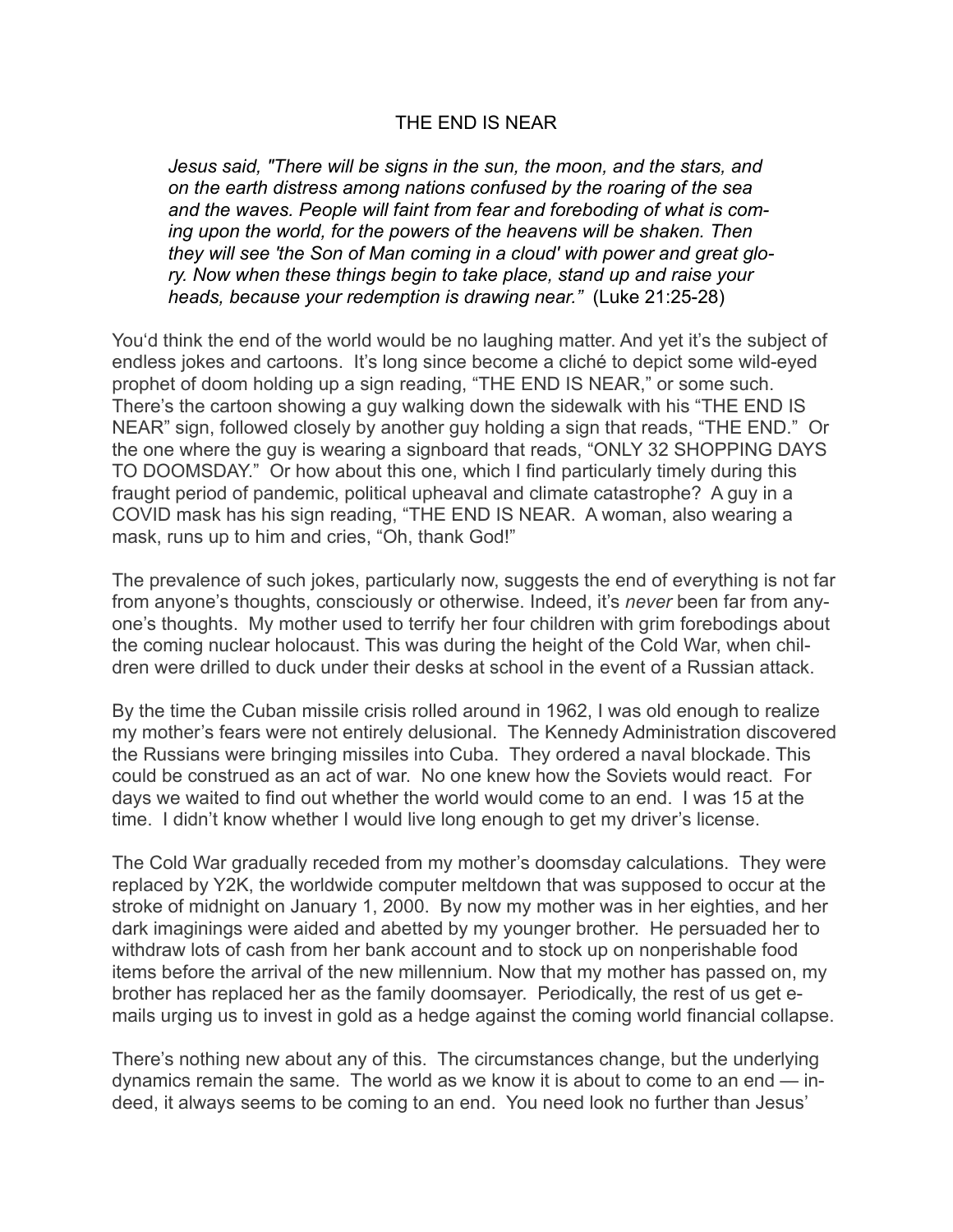statement in this morning's gospel reading from Luke. And I quote: *"*There will be signs in the sun, the moon, and the stars, and on the earth distress among nations confused by the roaring of the sea and the waves. People will faint from fear and foreboding of what is coming upon the world, for the powers of the heavens will be shaken."

People take these things literally, even here in Connecticut. May 19, 1780 was remembered throughout New England as "the Dark Day." There was no eclipse or storm approaching, yet the sky blackened at midday. Birds fell silent in the trees. The unnatural gloom persisted, and the full moon failed to shine as expected that night. God-fearing New Englanders were aware of certain biblical signs and portents. They described a time when the sun would be darkened, and the moon would not give its light, and the stars would fall from heaven. Seventeen eighty — right in the midst of the American Revolution — was already an unsettled time, what with wars and rumors of wars, another biblical portent.

Many believed Judgment Day was at hand. However, Col. Abraham Davenport refused to be moved. He was a member of the upper chamber of the Connecticut General Assembly, which was then meeting. Although the House had adjourned in panic, Davenport insisted that his colleagues remain in session. "I am against an adjournment," he declared. "The Day of Judgment is either approaching, or it is not. If it is not, there is no cause for an adjournment; if it is, I choose to be found doing my duty. I wish therefore that candles may be brought." Candles were brought, and the upper chamber continued its work. Only much later was it determined that the skies over New England had been blanketed by smoke from a massive forest fire in Ontario. If only they had weather satellites in those days!

For end-times enthusiasts, Holy Scripture works like a medical encyclopedia in the hands of a hypochondriac. The Book of Revelation lays out a step-by-step process for how and when this will all go down. And didn't St. Paul say "the whole creation has been groaning in labor pains until now?" Can't you hear the groaning? Five million dead from a global pandemic, the world burning up. Didn't Jesus himself talk about wars and rumors of wars, nation rising against nation, famines and earthquakes — and all this just the beginning of the birth pangs?

The novelist Kurt Vonnegut, a fourth-generation free-thinker, had this to say about the state of the world: "If God were alive today, he would have to be an atheist, because the excrement has hit the air-conditioning big time, big time." Indeed, it has. The end is near, the end is always near.

Yet let's revisit this morning's reading from the Gospel of Luke. Here's how the passage ends. Jesus tells his followers: "Then they will see 'the Son of Man coming in a cloud' with power and great glory. Now when these things begin to take place, stand up and raise your heads, because your redemption is drawing near." In other words, all that stuff about fear and foreboding coming upon the world and the powers of the heavens being shaken, that's not bad news, because in means the Lord is coming. That's good news — at least it's good news if you welcome his coming.